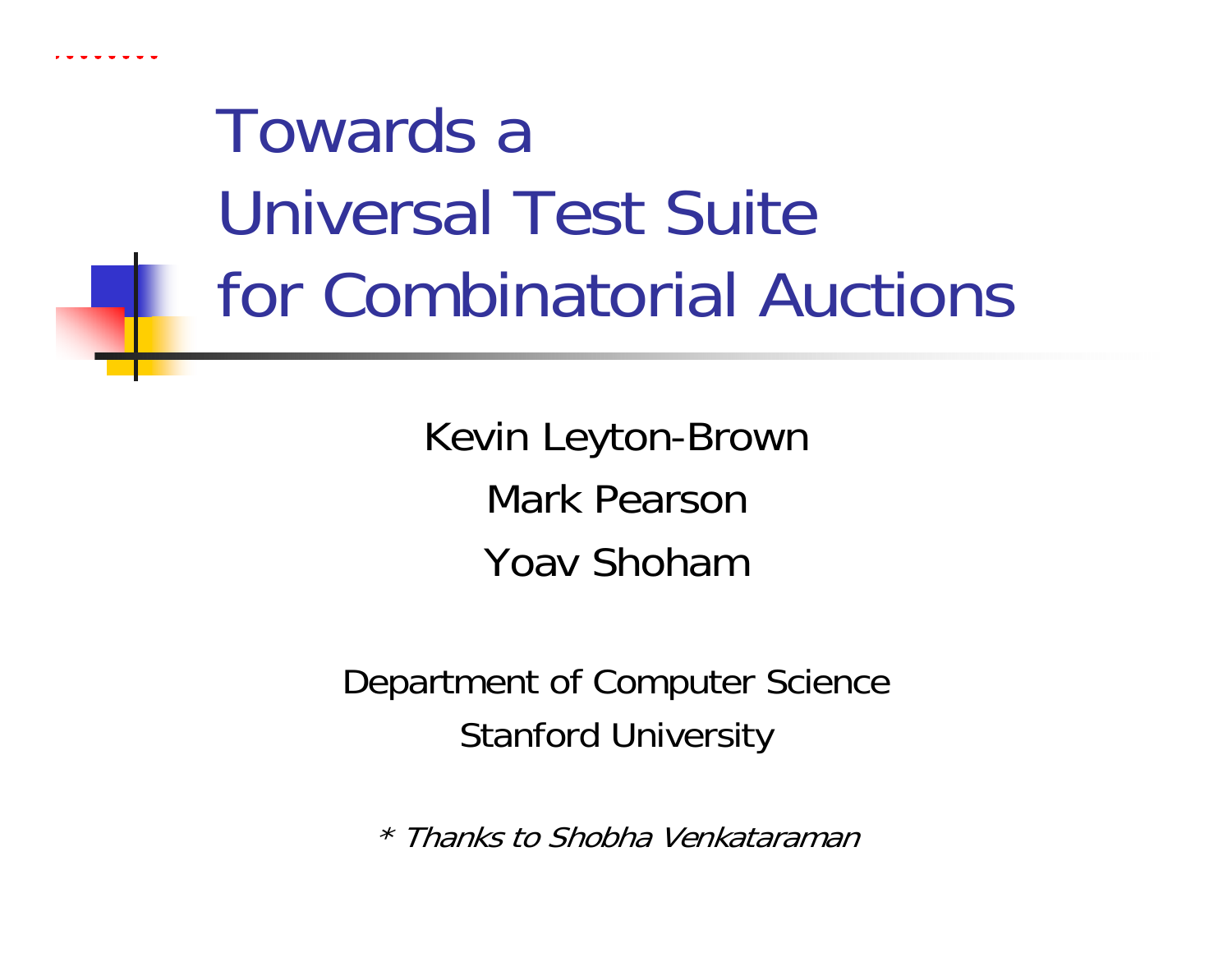



#### Combinatorial Auctions

- CA's: mechanisms that allow bidders to explicitly indicate complementarities and substitutabilities
	- **n** many goods are auctioned simultaneously
		- **goods may be indivisible (single-unit)** or divisible (*multi-unit*)
	- **bids name an arbitrary bundle and a price offer**
	- **bidders may submit multiple bids**
	- bidders can indicate substitutabilities between bids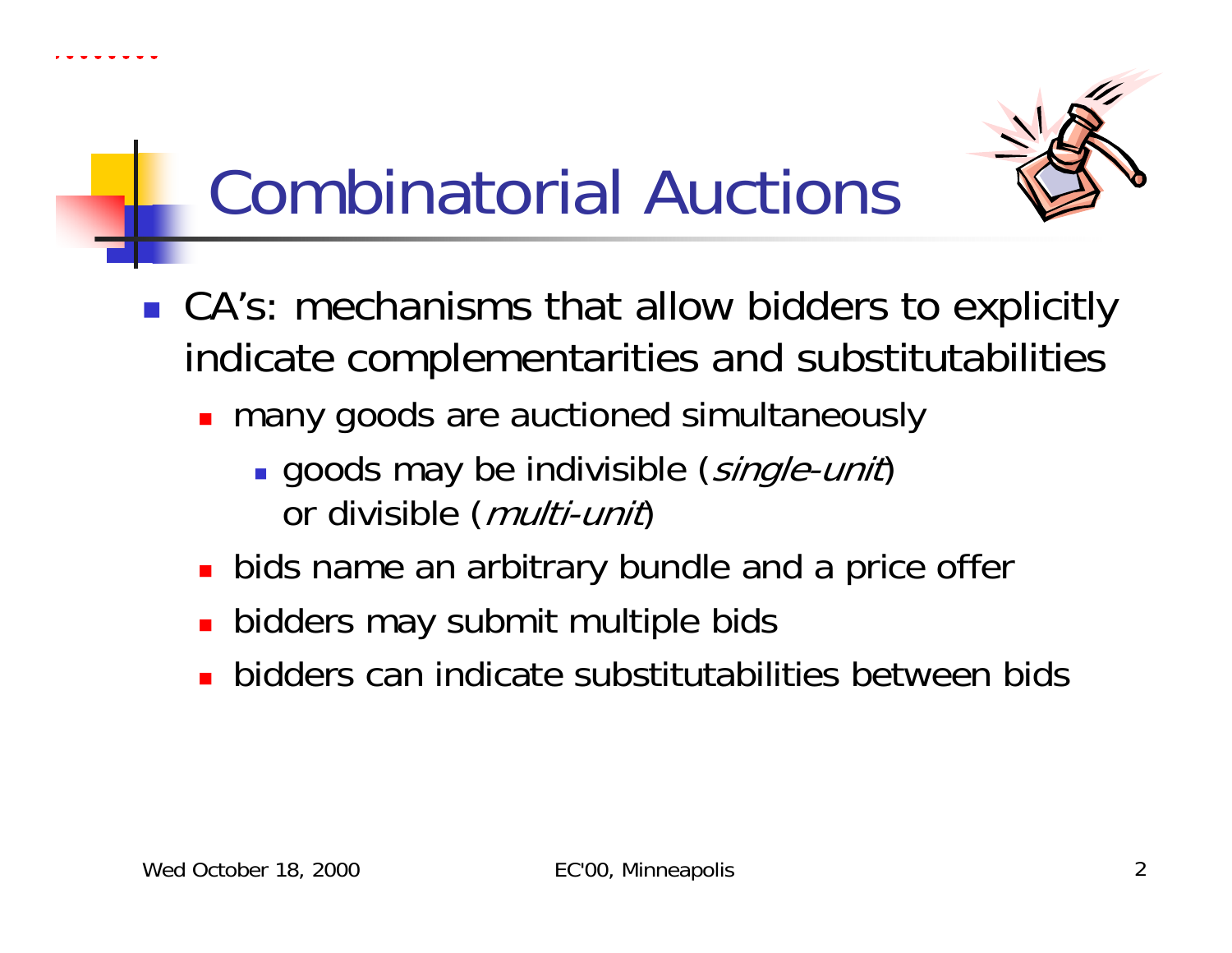



#### Winner Determination

- F Given a set of bids, find the revenue-maximizing subset of these bids in which no more than the maximum number of units for each good is allocated
- **IF The past few years, computer scientists have done a** lot of work on the CA winner determination problem
	- u special-purpose CA algorithms, mixed-integer formulations
	- approximation techniques, tractable cases, preprocessing, etc…
- **However, it is hard to compare these approaches** 
	- П no test sets have been universally agreed-upon
	- problems have been found with some widely-used test sets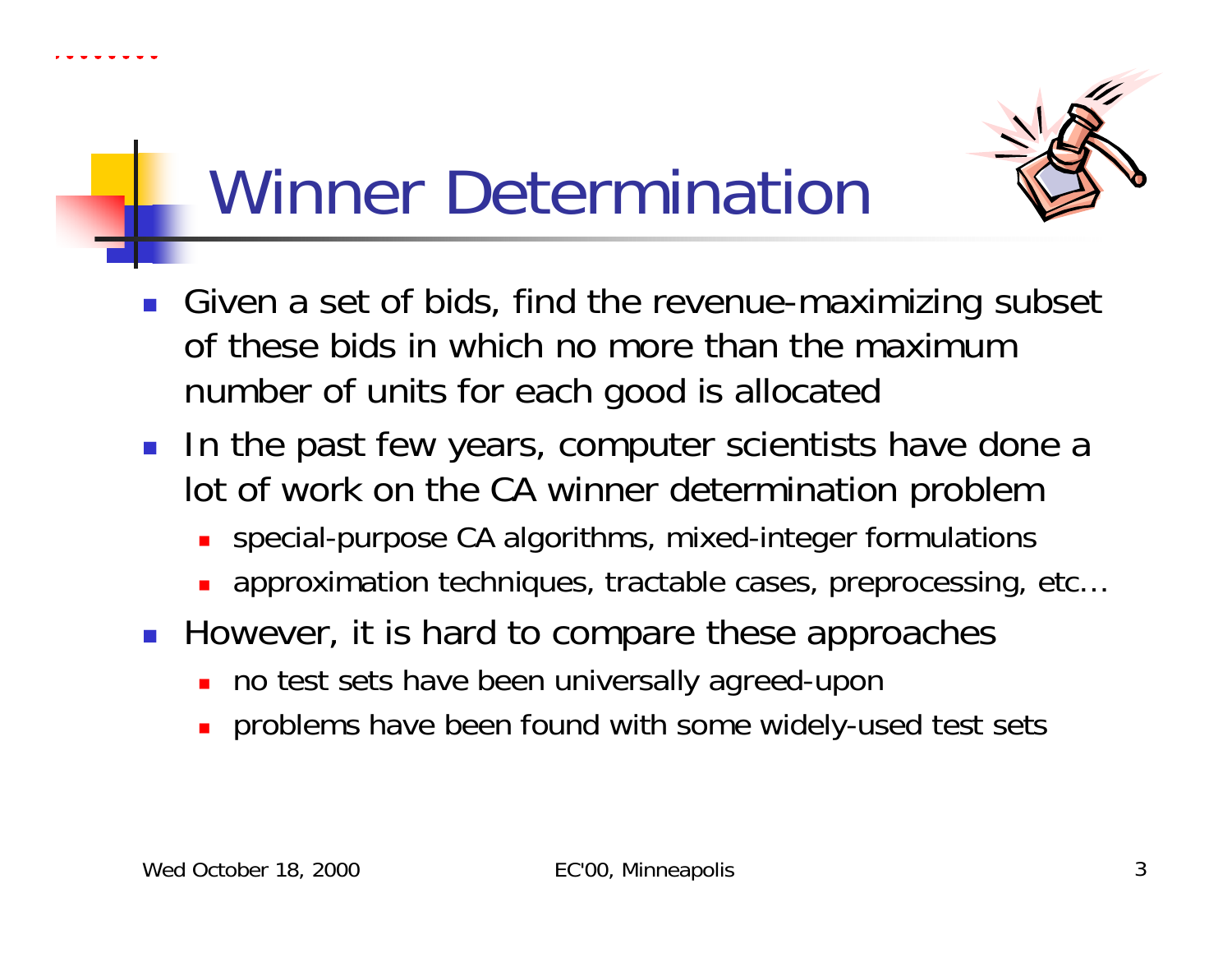



### Testing CA's: Past Work

- 1. Experiments with human subjects
	- П good for understanding how real people bid; less good for examining computational characteristics
	- × valuation functions hand-crafted
	- × untrained human subjects may be overwhelmed by large problems
- 2. Analysis of particular problems to which CA's are well-suited
	- × generally propose alternate (restricted) mechanisms
	- × useful for learning about problem domains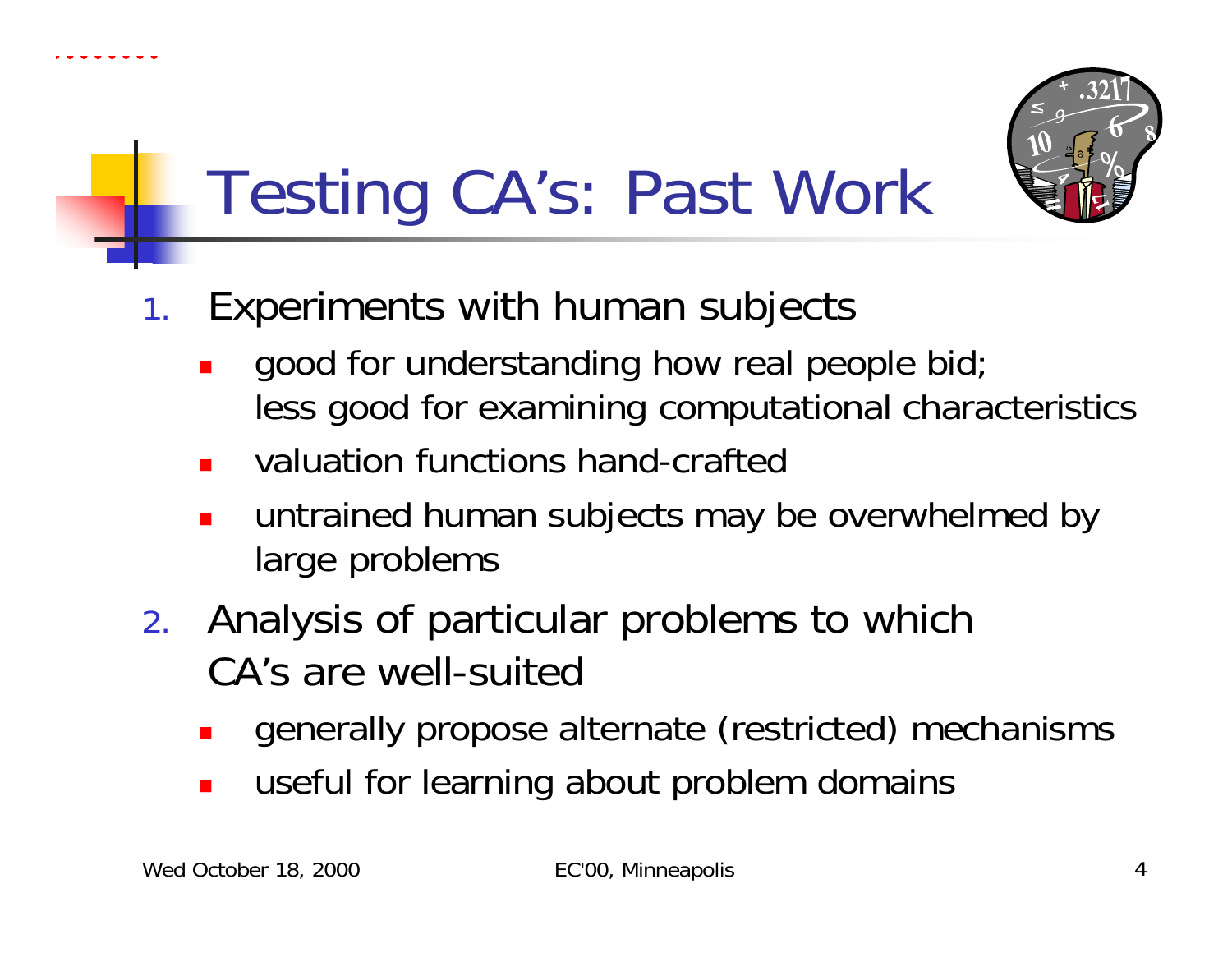





- F Advantage: easy to generate any number of datasets parameterized by the desired number of bids, goods
- $\mathcal{L}_{\mathcal{A}}$ Disadvantages: don't explicitly model bidders; lack a real-world economic motivation
	- ▉ all bundles requesting same number of goods are equally likely
	- П price offers are unrelated to which goods requested
	- П price offers usually not superadditive in number of goods
	- no meaningful way to construct sets of substitutable bids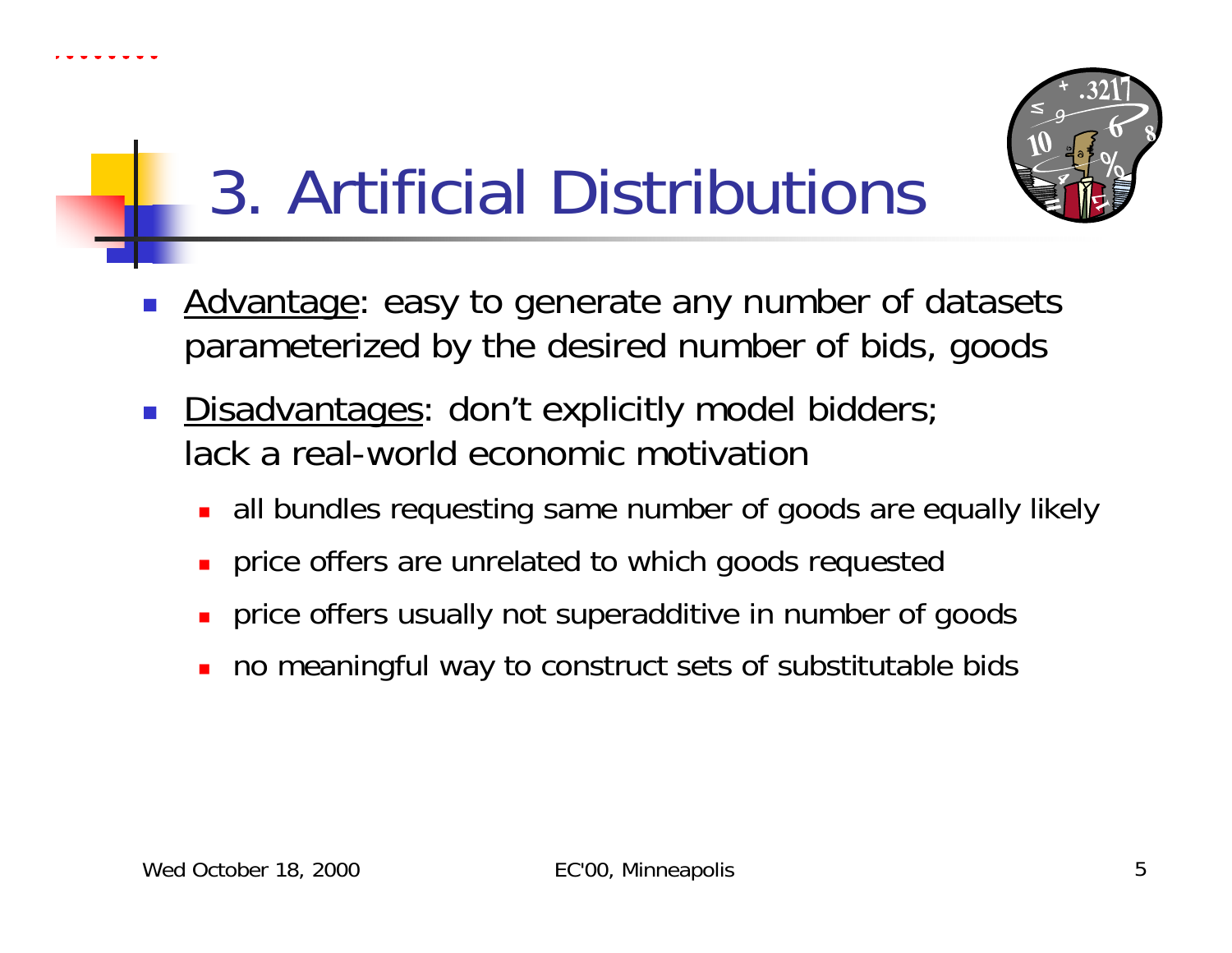

# **C**ombinatorial **A**uction **T**est **S**uite (**CATS**)



- F Our goal: create a test suite for the combinatorial auction winner determination problem that will be of use to other researchers
	- П today I'll present our proposal
	- u we hope this will be the beginning of a collaborative effort
		- г please give us your feedback if you are interested
- $\overline{\phantom{a}}$ Start with a domain, basic bidder preferences
- $\overline{\phantom{a}}$  Derive an economic motivation for:
	- П goods in bundle
	- ▉ valuation\* of a bundle
		- \*we assume incentive compatibility
	- ▉ what bundles form sets of substitutable bids

Wed October 18, 2000 EC'00, Minneapolis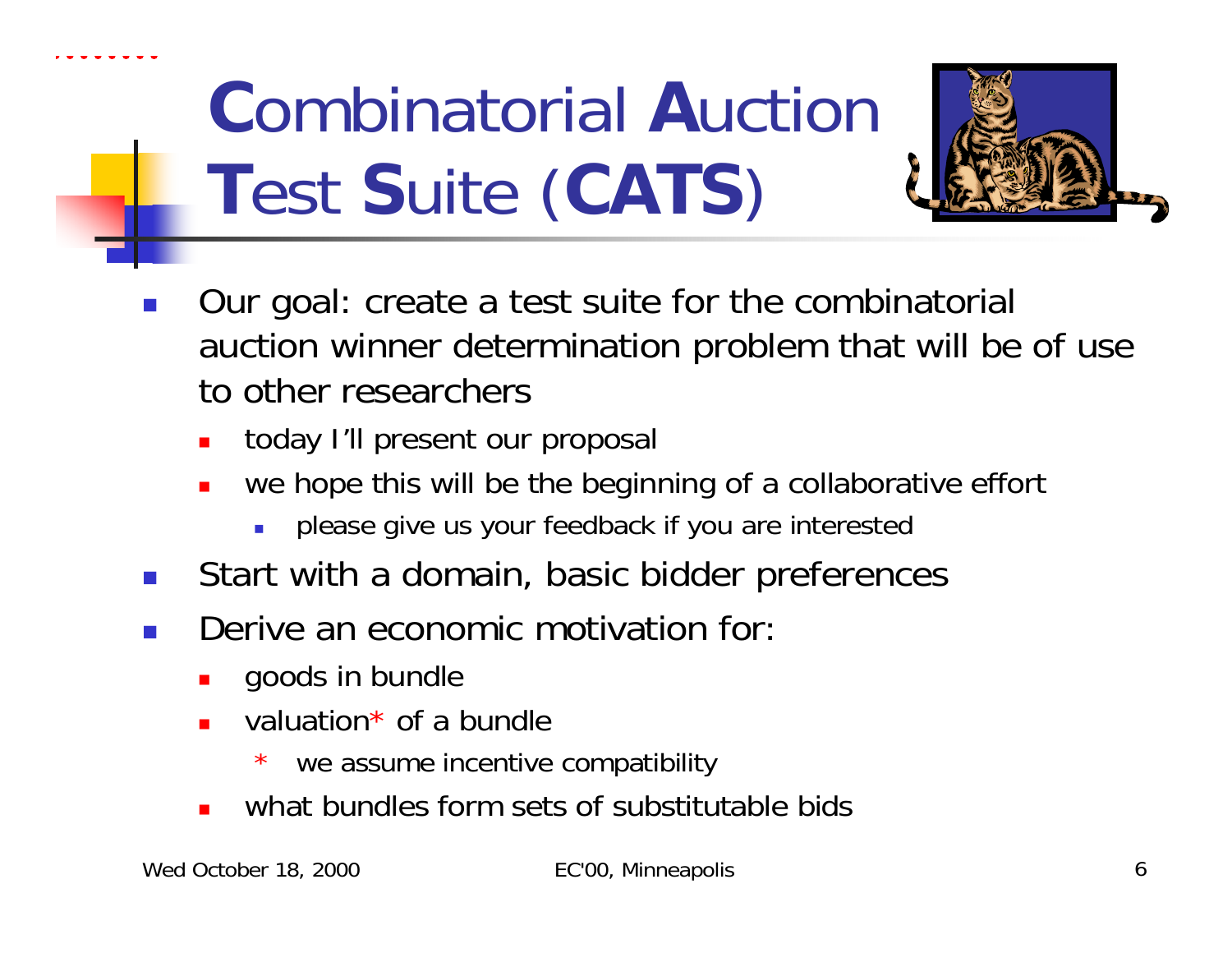



## **CATS Distributions**

- $\mathbb{R}^n$  Test distributions motivated by real-world problems, where complementarity arises from:
	- 1. Paths in space
	- 2. Proximity in space
	- 3. Arbitrary relationships
	- 4. Temporal Separation (matching)
	- 5. Temporal Adjacency (scheduling)
- $\mathbb{R}^2$  Disclaimer:
	- × simplified distributions today, for time reasons
		- though I'll give some details, I'll focus on the big picture
	- × full details can be found in our paper and online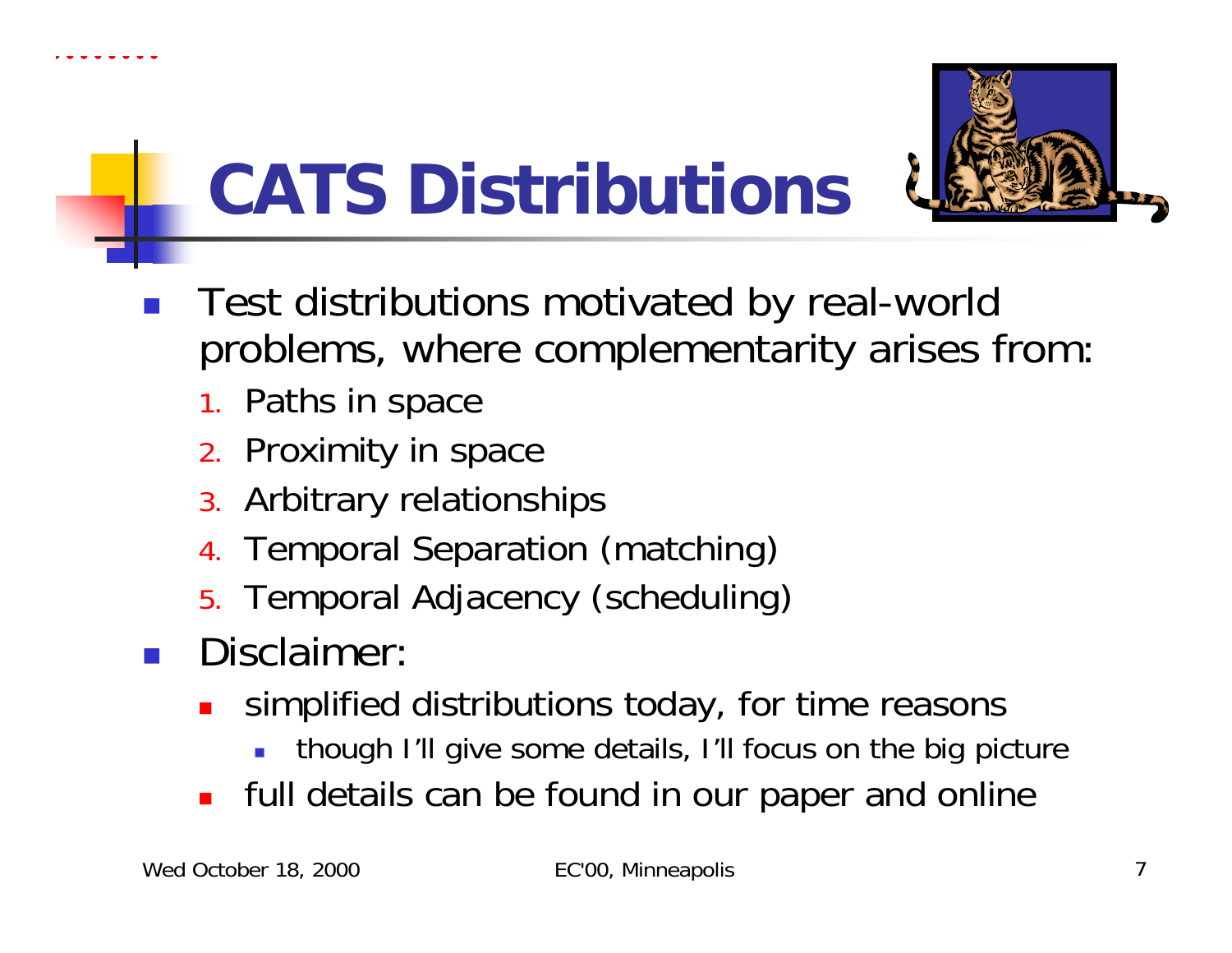



#### Paths in Space

- F Real-world domains:
	- **F** railroad network
	- truck shipping, network bandwidth allocation, natural gas pipeline
		- e.g., see Brewer & Plott, 1996; Sandholm 1993; Rassenti et. al. 1994
- Problem:
	- **goods are edges in a graph**
	- **•** bidder: acquire a path from  $a$  to  $b$  by buying a set of edges
- **Procedure:** 
	- **generate a random graph** 
		- why not use a real railroad (etc.) map? Scaling the number of goods.
	- ▉ generate bids for each bidder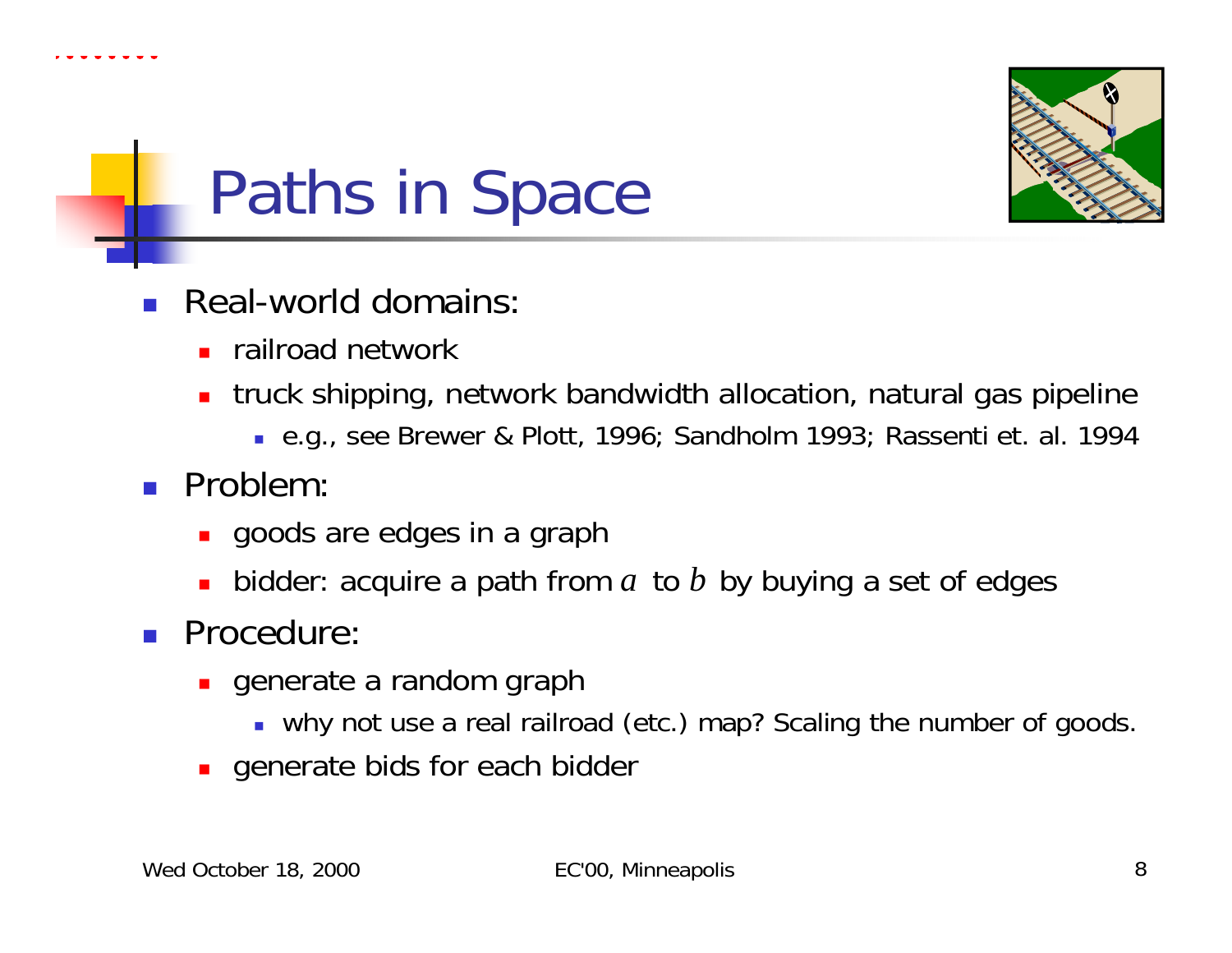

 $\mathbb{R}^2$ 



### Generate Random Graph

- ■ nodes connected to 2 nearest neighbors
	- repeat:
		- Т, compare the best path between two random nodes with paths that can found after creating one or more new edges
			- P. taking into account a penalty for edge creation
		- if a new path is better, add the new edge(s)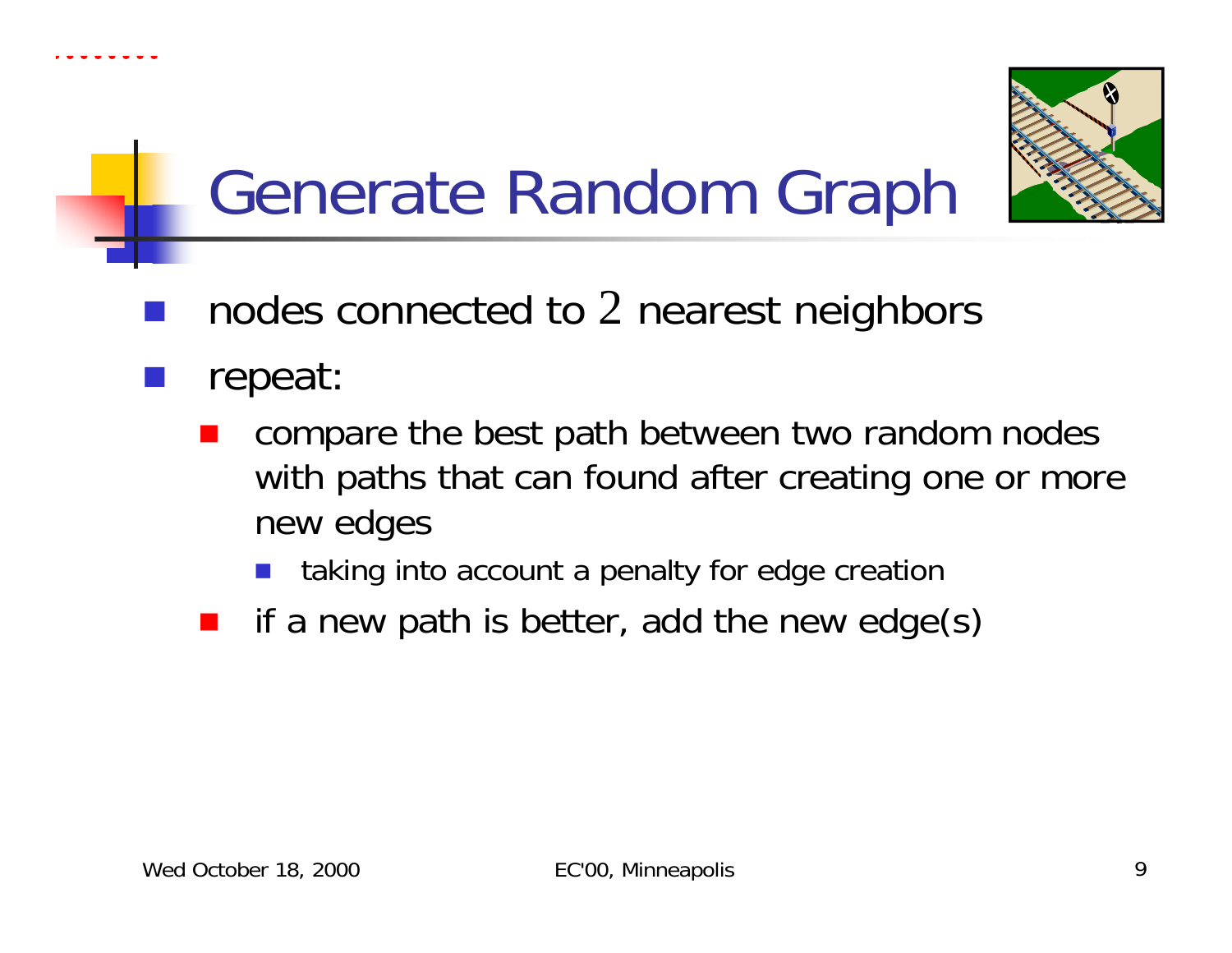



## Sample Graph

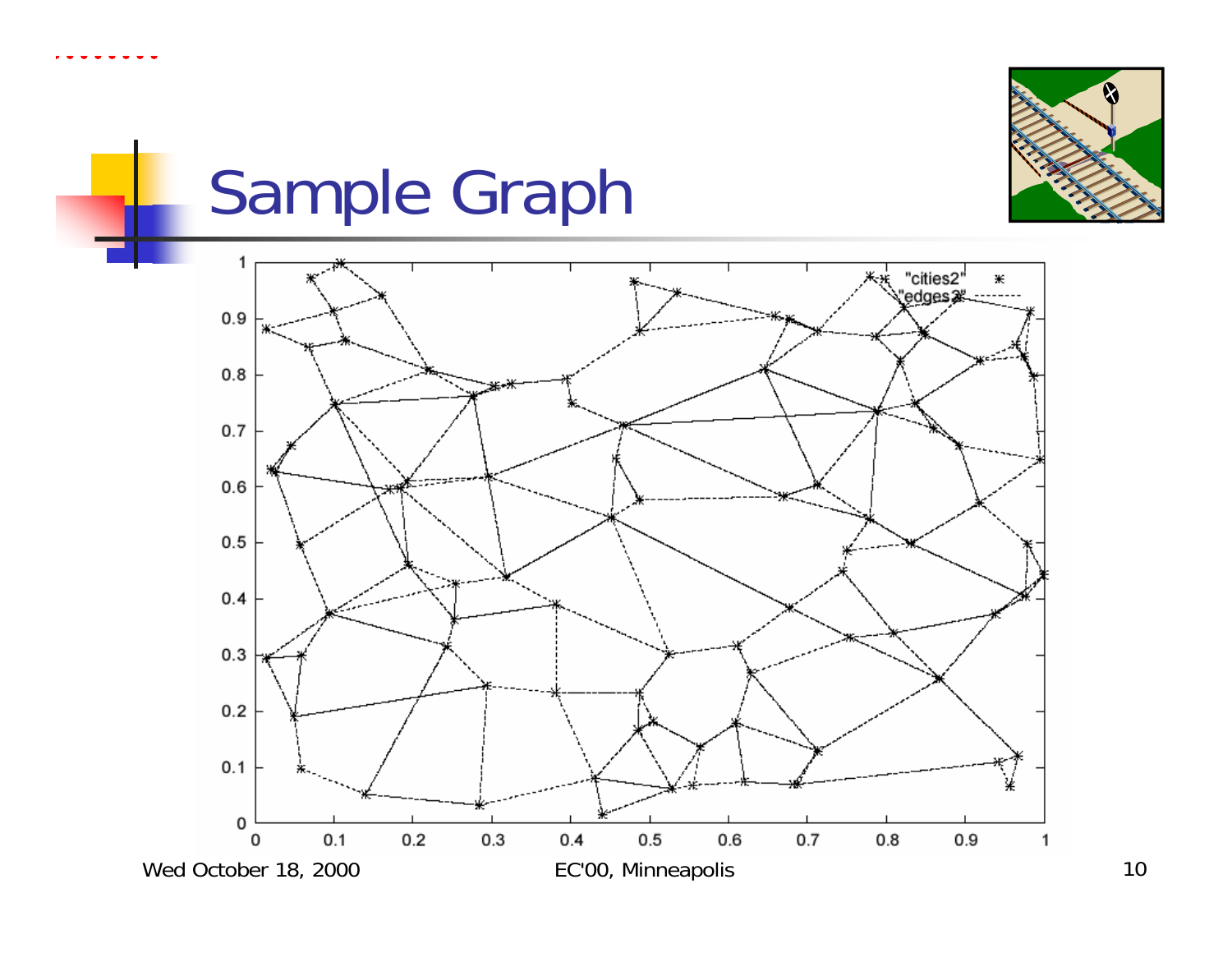





- F Basic bidder preferences: desired start and end cities
- $\mathcal{L}(\mathcal{A})$  Valuation for route:
	- u proportional to distance along path
	- superadditive in number of edges
	- П random noise
- **Substitutable bids** 
	- bundles for which valuation cost of shipping > 0
		- cost of shipping is distance along path
	- price offer: valuation cost
- …while more bids desired, repeat for a new bidder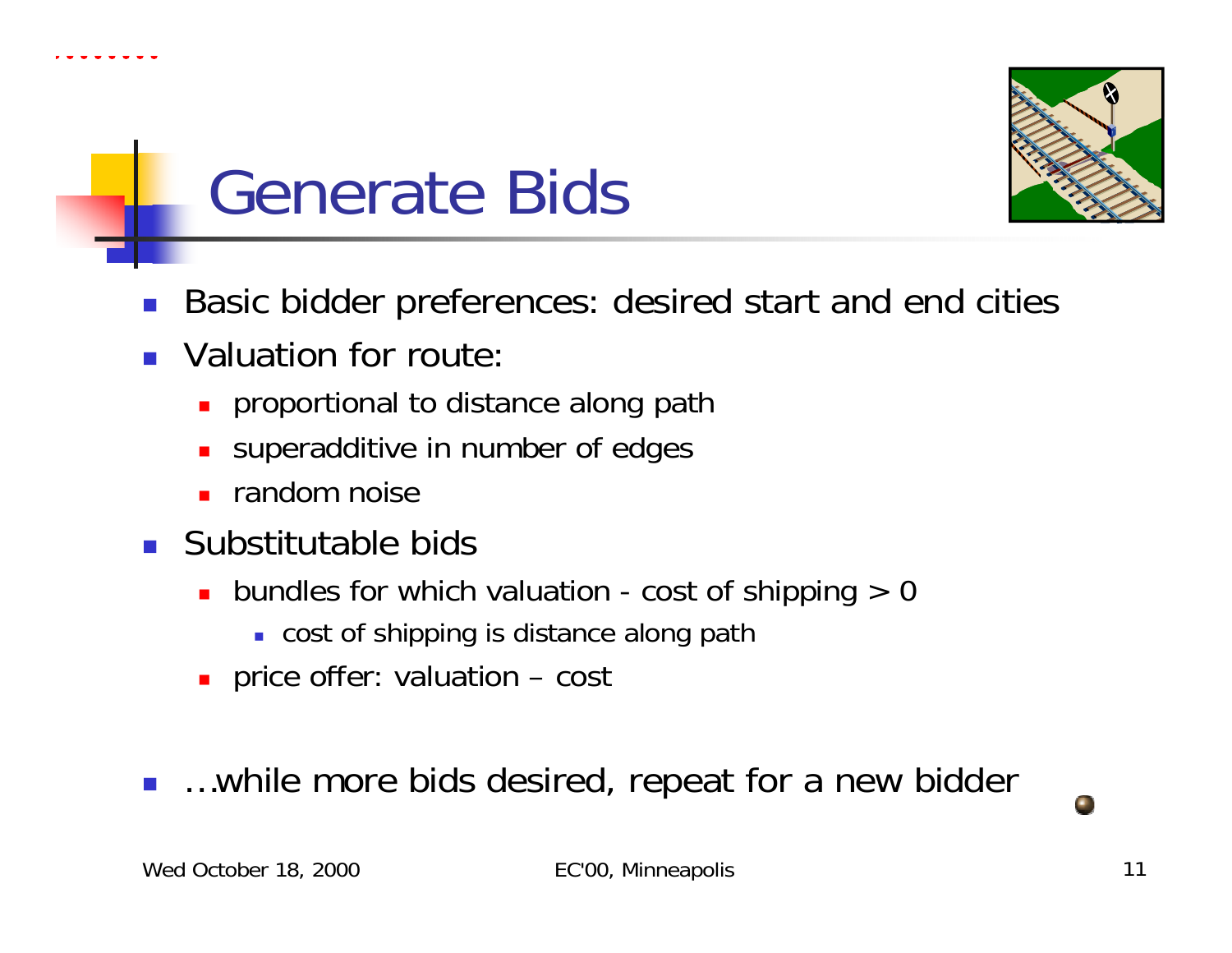





- **Real-world domain: real estate** 
	- e.g., see Quan, 1994.
- Problem:
	- **goods are nodes in a graph**
	- **Example 2 adjacency between goods**
	- bidder: buy a set of adjacent nodes
		- **according to common and private values**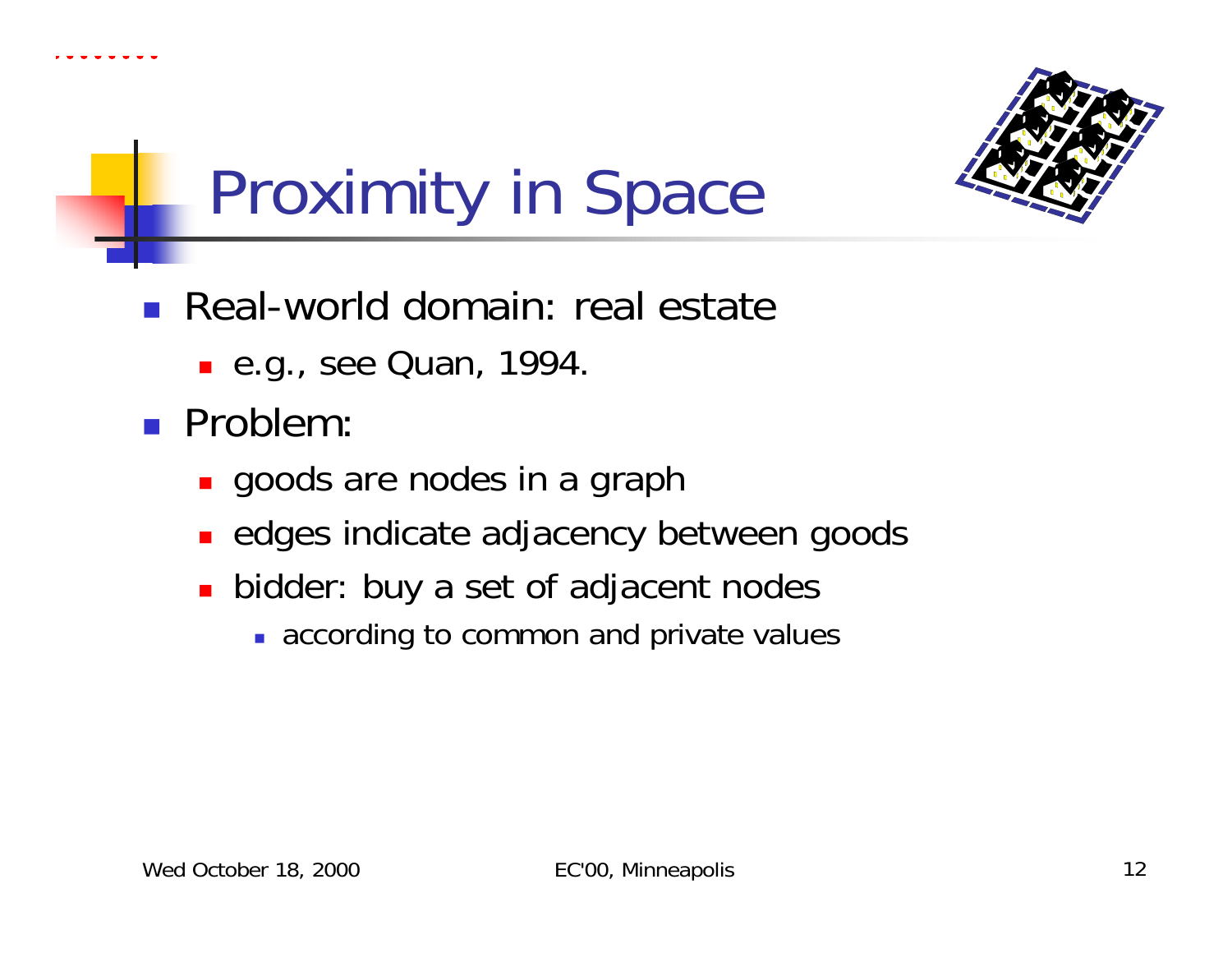



### Generate a Graph

- **Simple graph:** 
	- **Fixed number of neighbors per node** 
		- **place nodes on a grid**
		- **EX** edges connect horizontally- and vertically-adjacent nodes
- **More complex graph:** 
	- **allow a variable number of neighbors per node**
	- **follow the simple technique above, but:** 
		- $\blacksquare$  with probability  $p_1$ , omit a horizontal or vertical edge
		- $\textcolor{red}{\bullet}$  with probability  $p_{2}$ , add a diagonal edge
- $\overline{\phantom{a}}$  Associate a common value with each good
	- represents appraised/market/expected resale value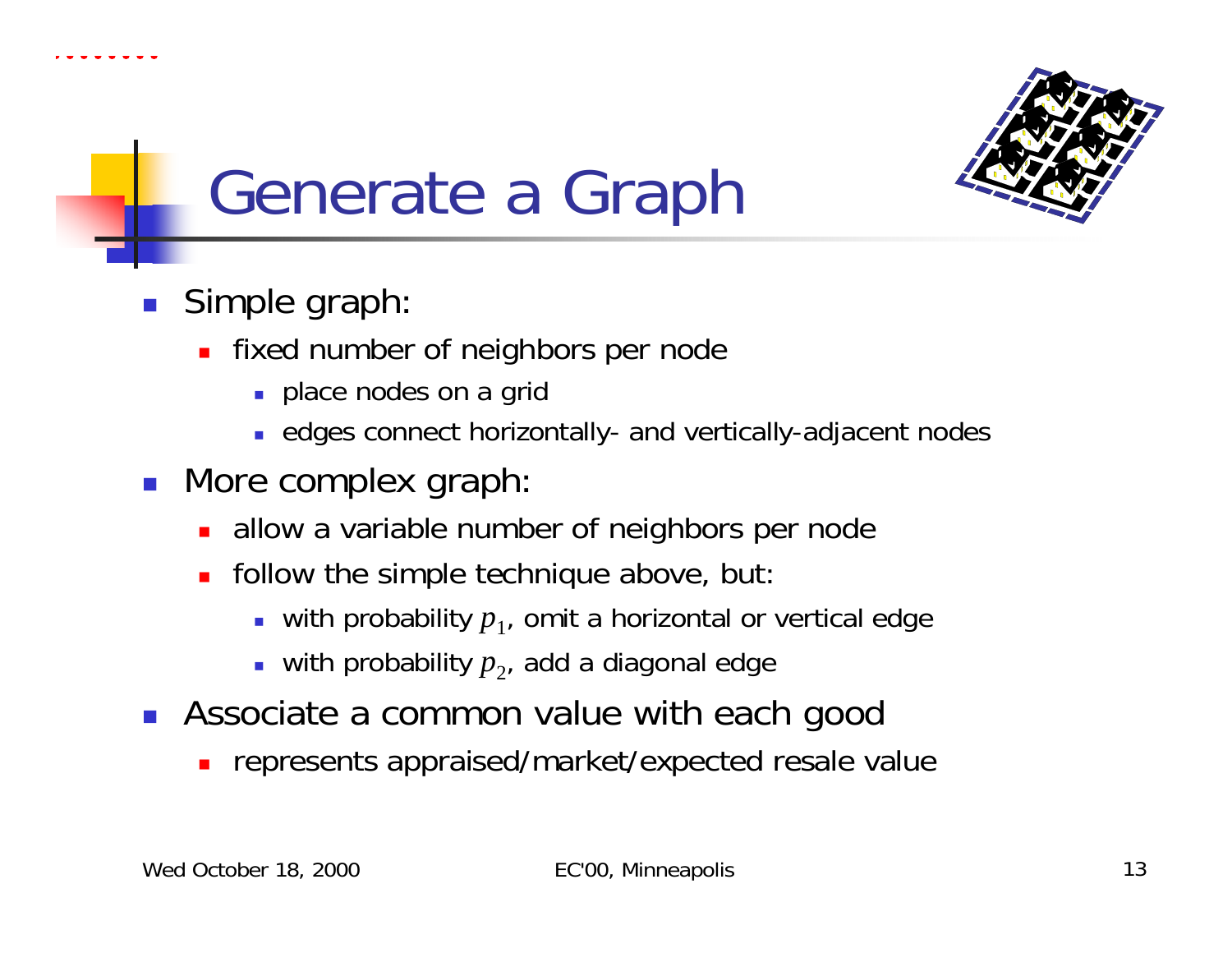



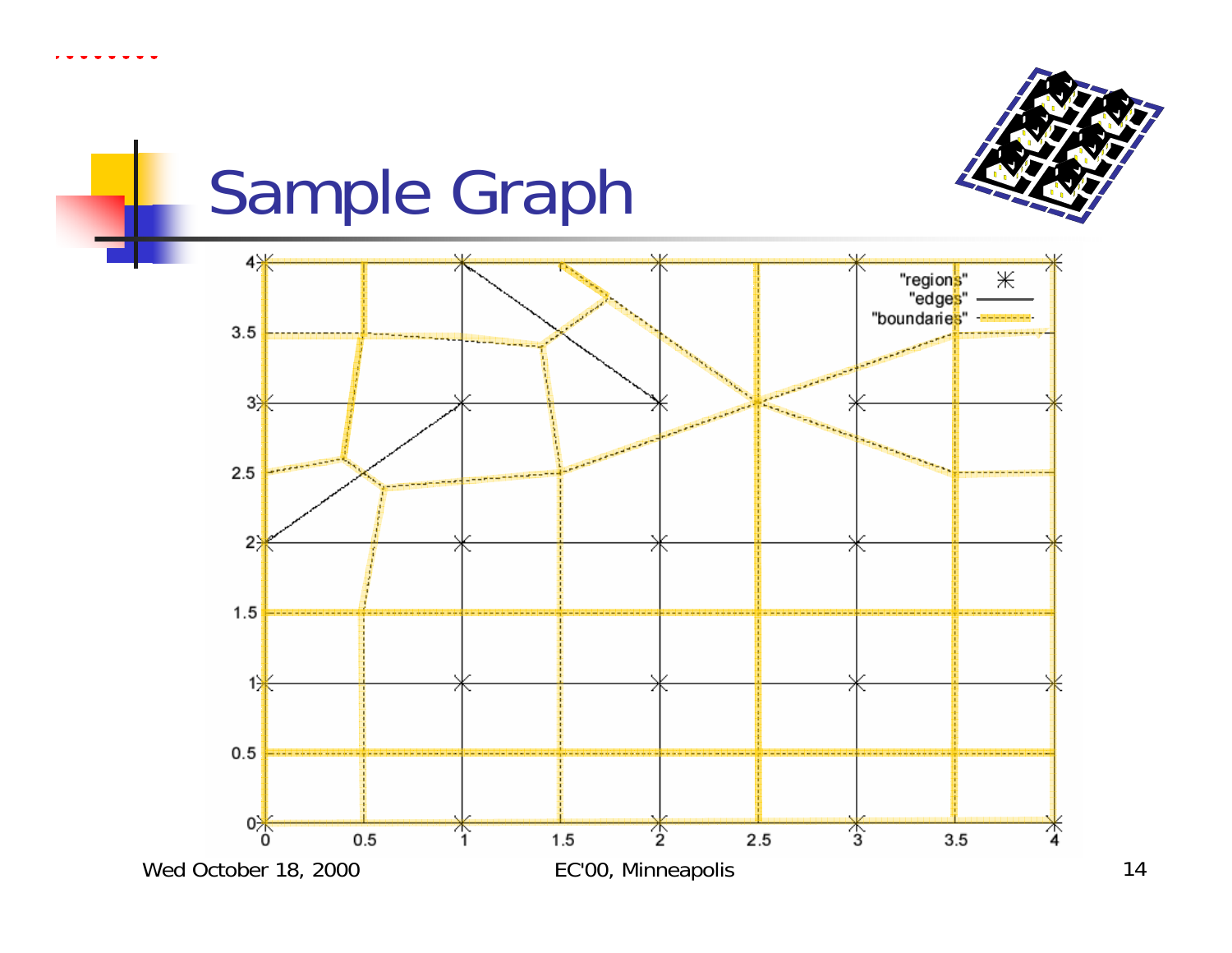





- 1. Basic bidder preferences:
	- private values for each good
- 2.Pick one good at random, weighted by private values
- 3. Add another good with probability *p*. Which good?
	- consider only bids adjacent to already-chosen good(s)
	- weighted by  $#$  adjacent goods, bidder's preferences
- 4. Set price offer: depends on common value and private value; superadditive in number of goods
- 5. Generate additional bids substitutable with this bid
	- sharing at least one good with this bid
	- П based on same private values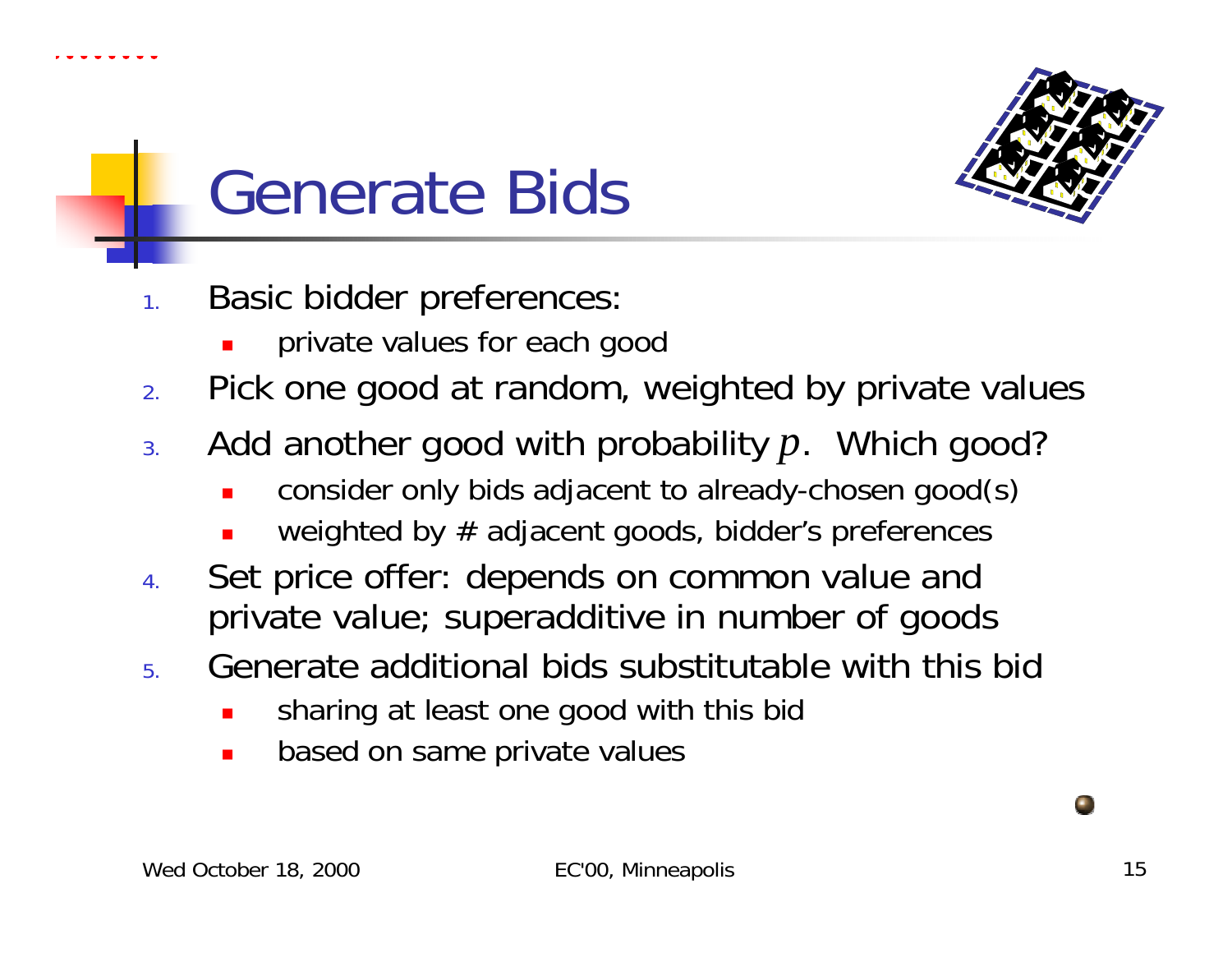



## Arbitrary Relationships

- $\overline{\phantom{a}}$ Some goods do not give rise to a notion of *adjacency*, but regularity in complementarity relationships can still exist
	- e.g., physical objects: collectables, semiconductors, …
- Problem:
	- **goods are nodes in a fully-connected graph**
	- u edges weighted with probability that the pair of goods will appear together in a bid
- **Procedure:** 
	- П generate a fully connected graph with random weights, CV's
	- П generate sets of bids for each bidder
		- bias the likelihood that a good will be added to a bid according to the weights of the edges it shares with goods already in the bid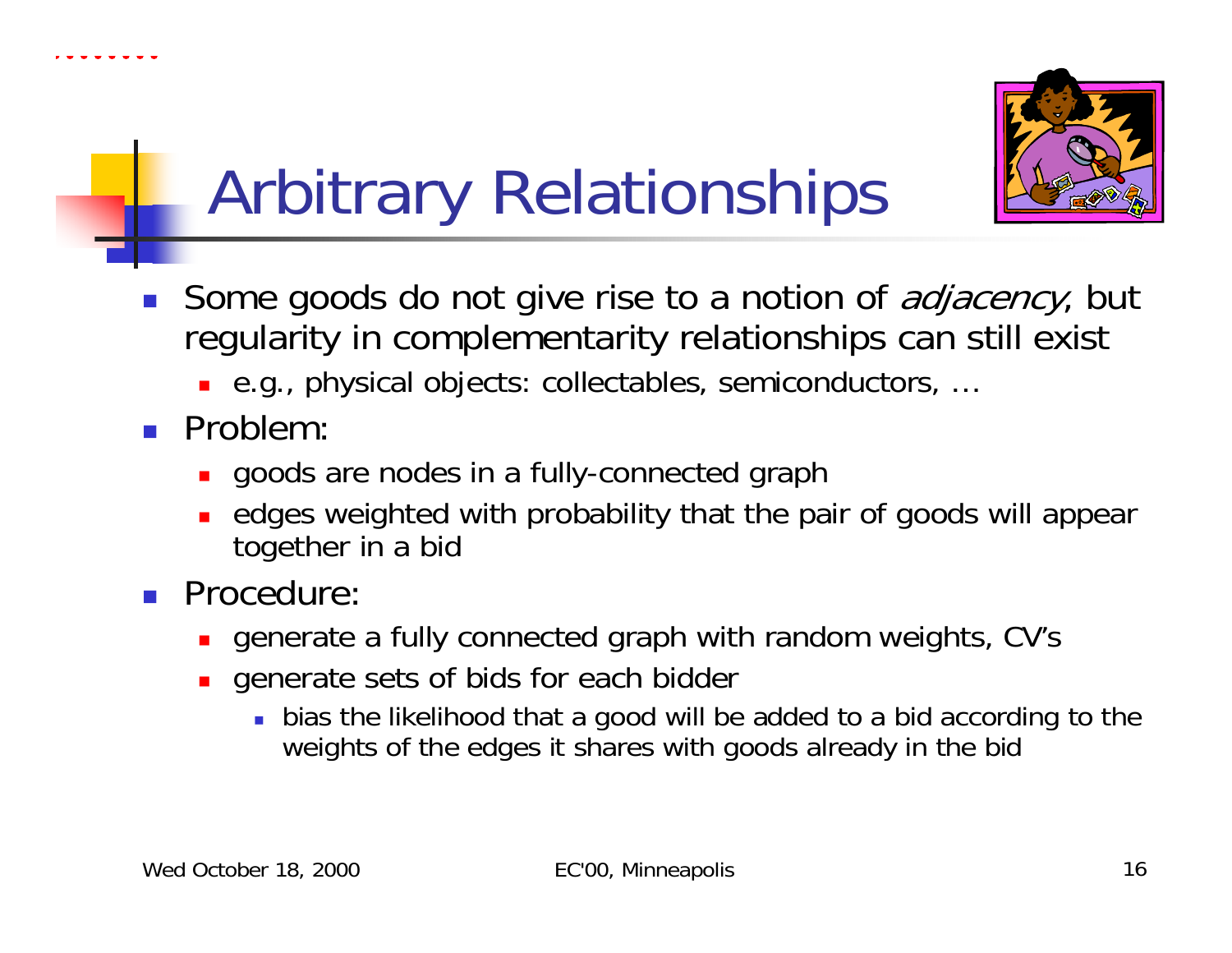





- Generalization of bid-generation technique from previous section
	- **basic bidder preferences are private values**
	- **n** choose a first good, biased by private values
	- **n** repeatedly decide whether to keep adding goods
		- add one good
- Choosing *which* good to add
	- **Example 2** likelihood of adding good x to bundle B depends on:
		- $\blacksquare$  sum of edge weights between  $x$  and other goods in  $B$
		- private value of *x*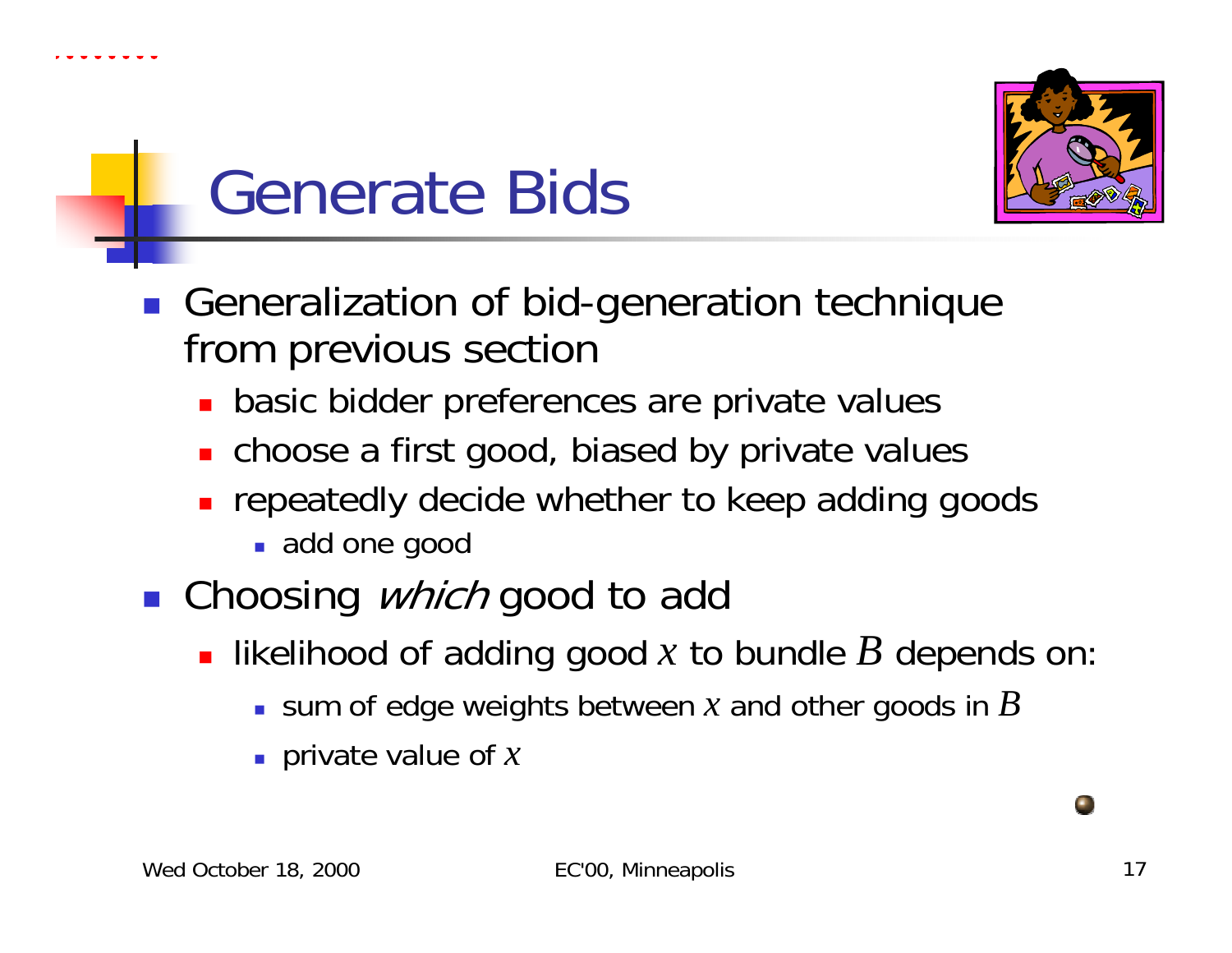



# Temporal Matching

- Real-world domain:
	- **.** corresponding time slices must be secured on multiple resources
	- e.g., aircraft take-off and landing rights
		- e.g., see Rassenti et. al., 1982; Grether et. al. 1989.
- **Airport map** 
	- **goods are time slots, not nodes or edges** 
		- **thus, a random graph is not needed for scalability**
	- **u** we use the map of airports for which take-off and landing rights are actually sold
		- **the four busiest airports in the USA**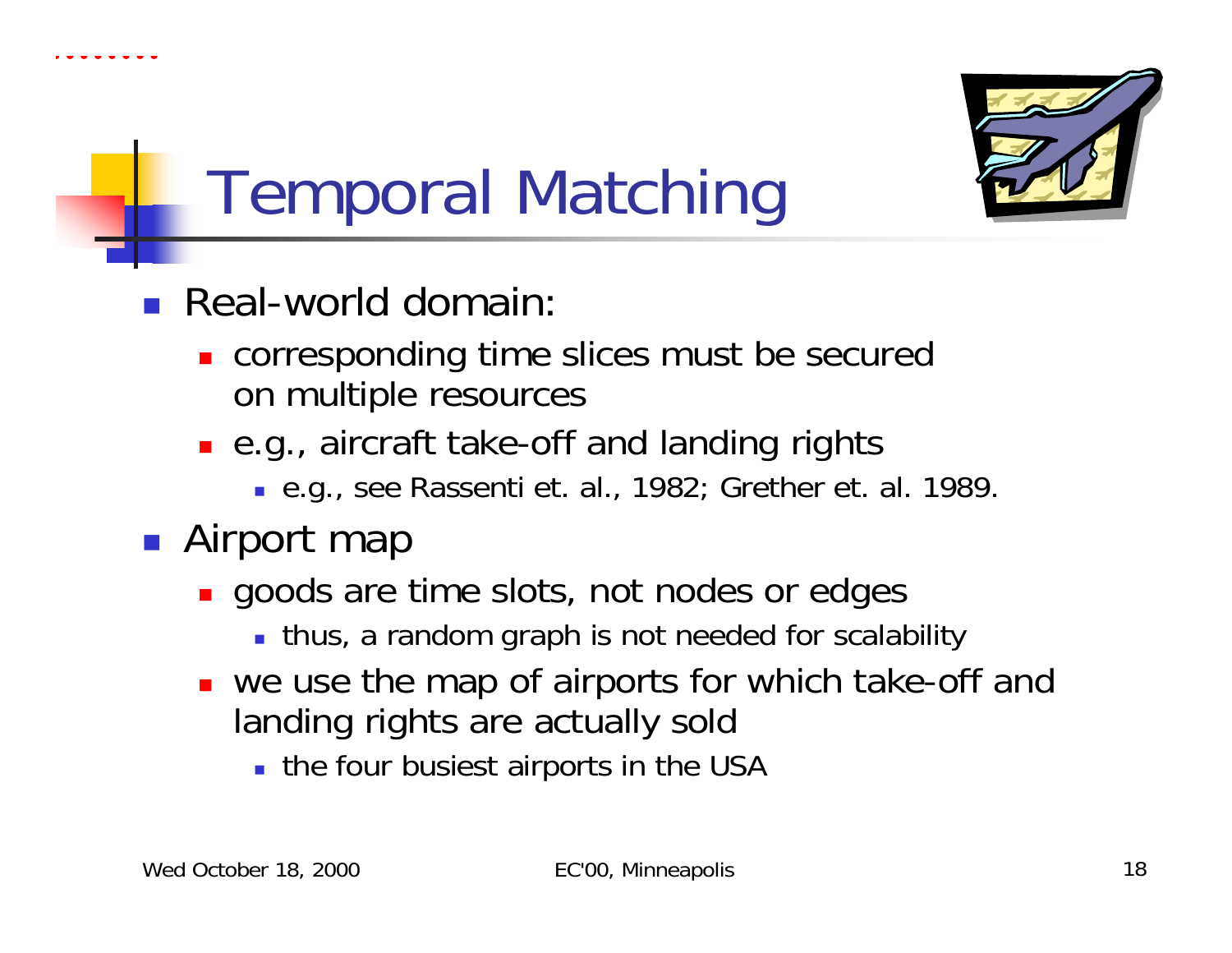



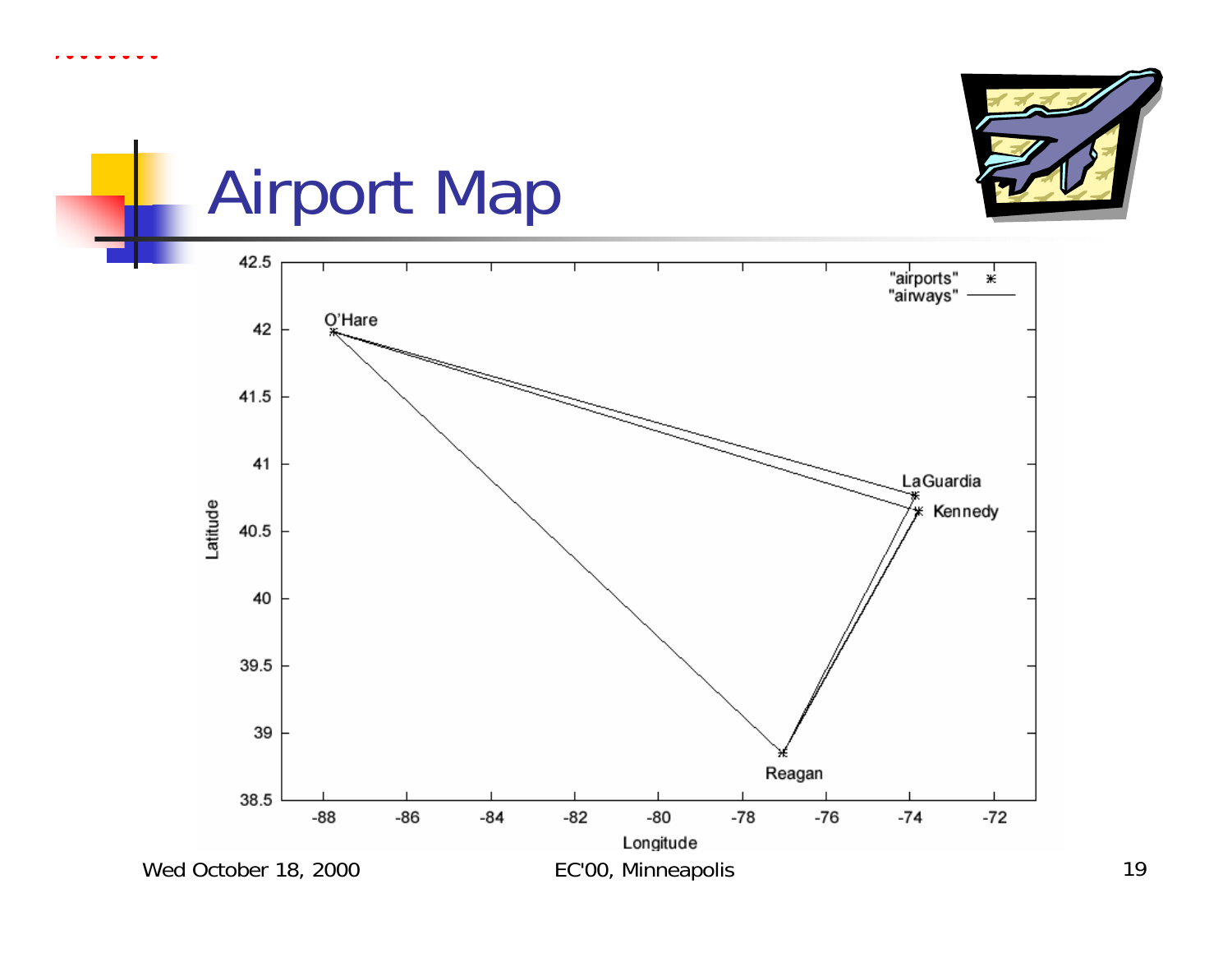





- F Basic bidder preferences: preferred departure time and flight duration
	- $\blacksquare$  airline gets utility  $u_{max}$  for securing these time slots
- Other slots less desirable—utility falls exponentially as:
	- the arrival time increases (plane gets later)
	- П the flight duration increases (flight gets longer)
	- u 0 utility for arrival time or flight duration  $>$  maximums
- $\mathcal{L}_{\text{max}}$  Substitutable bid for every pair of time slots having positive utility
	- **Price offer = utility**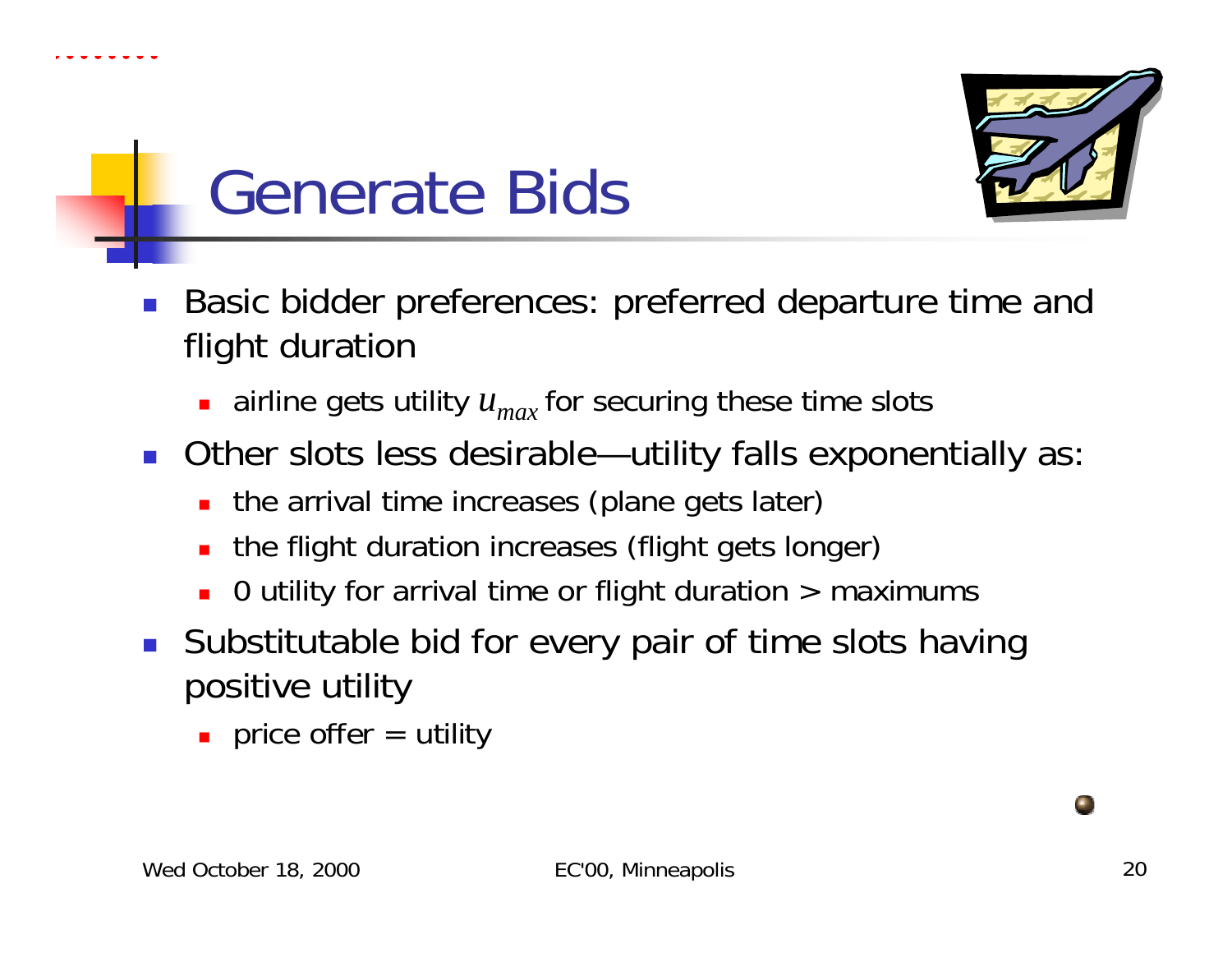



## Temporal Scheduling

- Real-world domain: distributed job-shop scheduling with one resource
	- e.g., see Wellman et. al., 1998.
- **Bidders:** 
	- **u** want to use resource for a given number of time units
	- **nome or more deadlines having different values to them**
- **Assumptions:** 
	- **all jobs are eligible to start in the first time-slot**
	- **Example 20 is allocated continuous time on resource**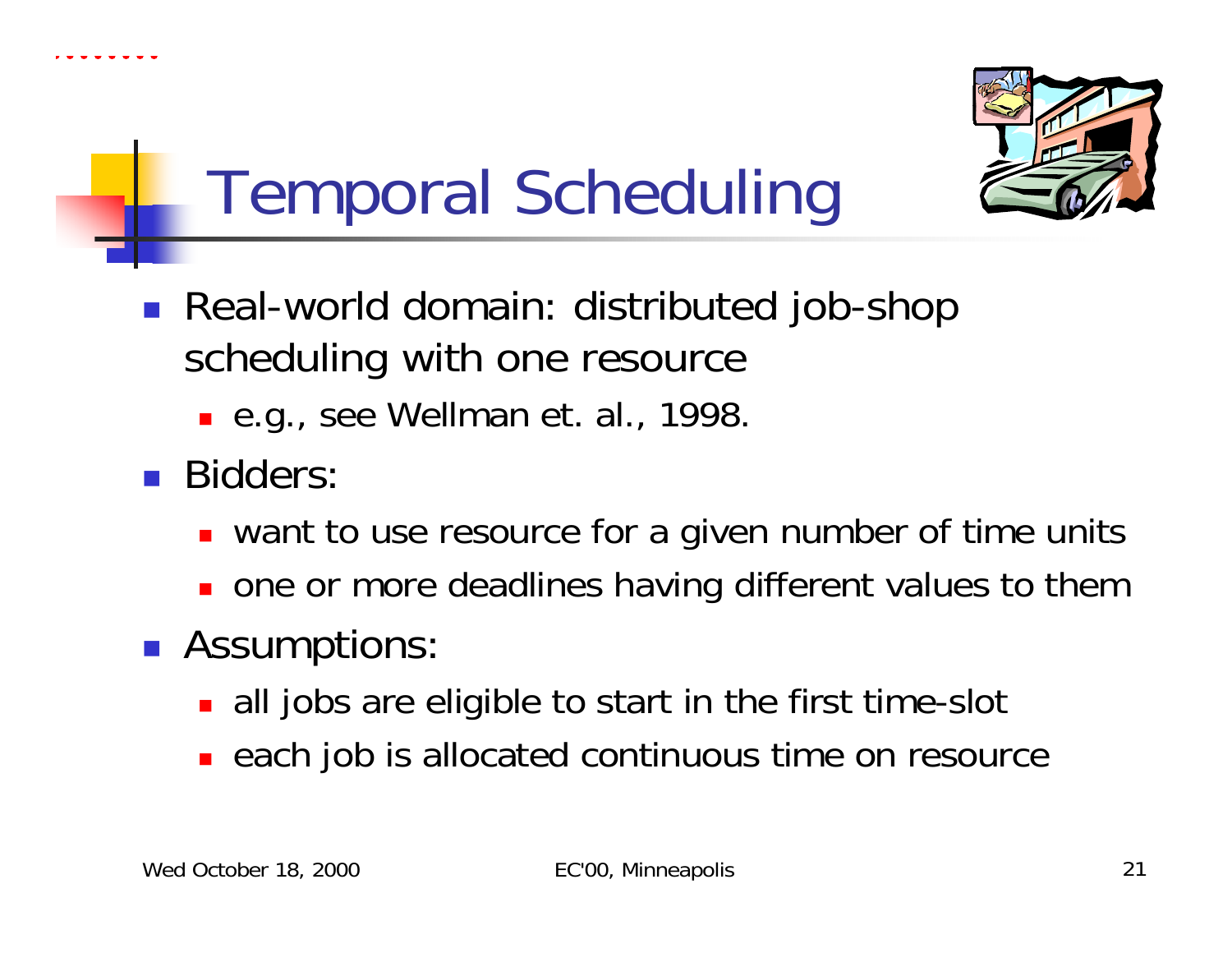





- **Basic bidder preferences:** 
	- **a** set of deadlines  $d_1$ , ...,  $d_n$
	- **-** value of job finished by  $d_1$  is  $v_1$
- **Set of substitutable bids:** 
	- **•** Bid  $v_i$  for a job that finishes on or before  $d_i$ , after  $d_{i-1}$

$$
\bullet \quad v_i = (d_1 \wedge d_i) \cdot v_1
$$

**decrease in value is proportional to increase in lateness**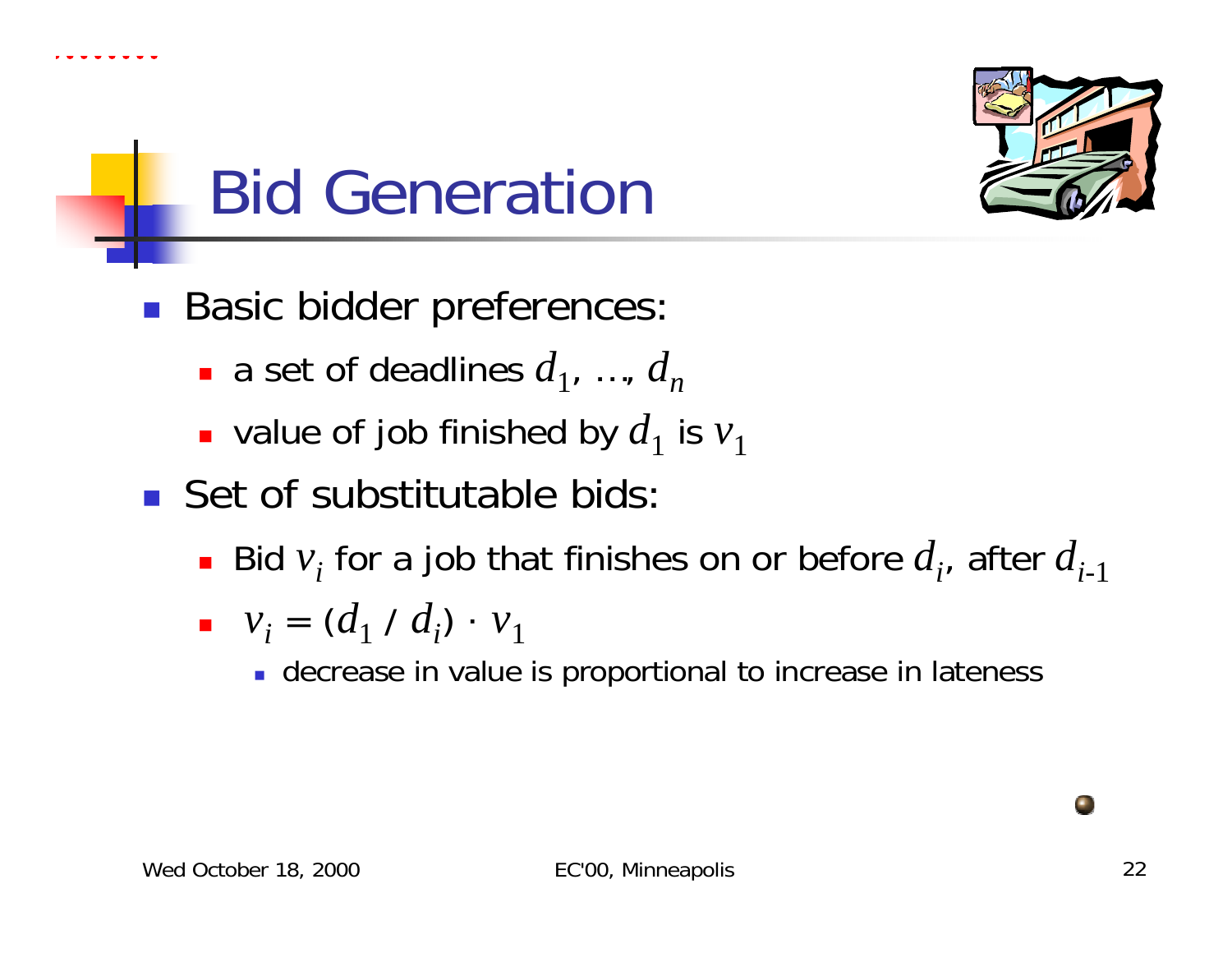



## Legacy Distributions

- CA algorithm researchers have compared performance using each other's distributions
	- e.g., Andersson et. al., Boutilier et. al., de Vries & Vohra, Fujishima et. al., Parkes, Sandholm, others…
	- **despite the drawbacks discussed earlier, these** distributions will remain important for comparing new work to previously published work
- CATS has a legacy distributions section to facilitate future testing
	- **I** if we left something out, we'll add it!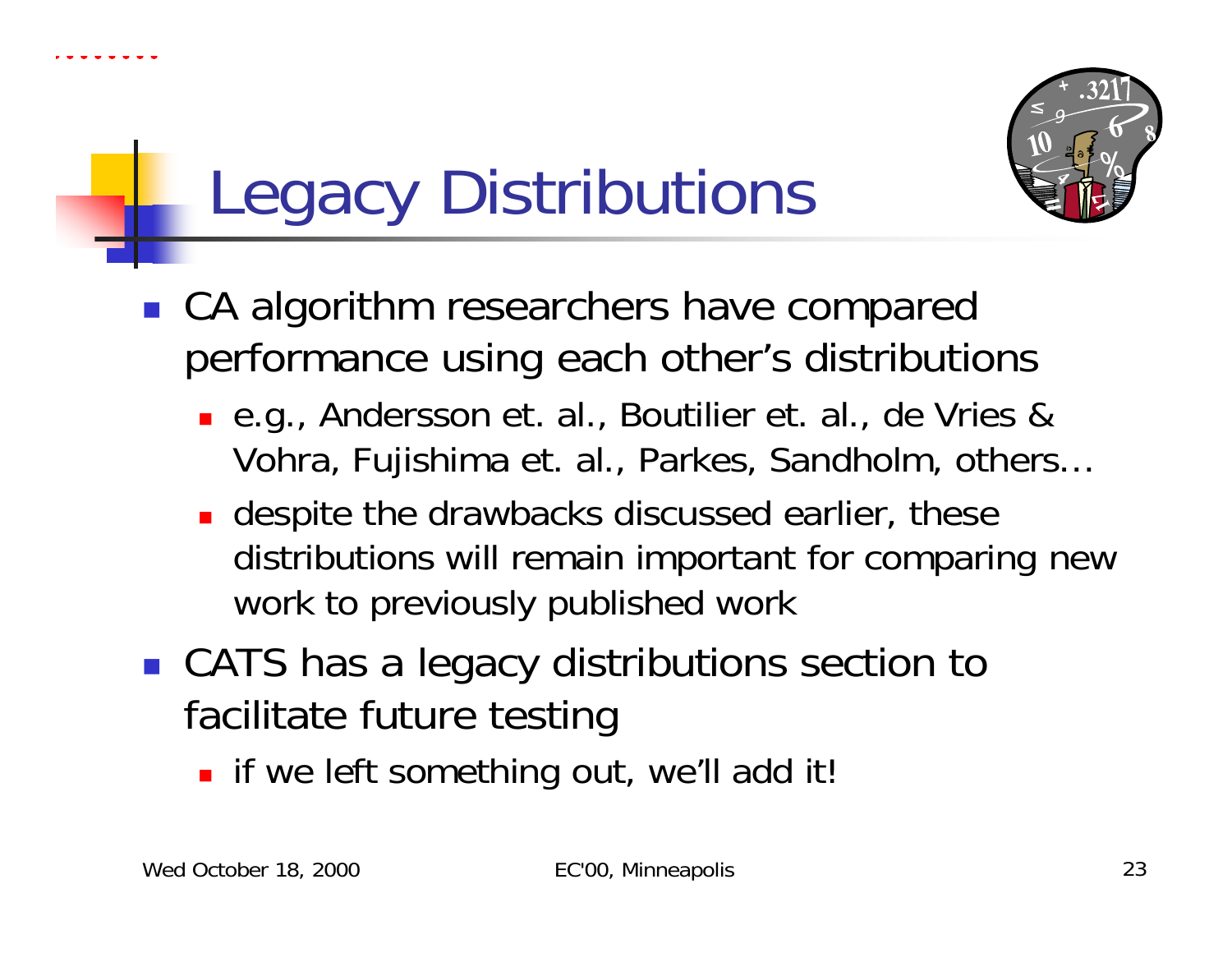

#### An Aside: Experimental Results



We have done some preliminary testing of our first-generation CA algorithm (CASS) vs. the new CPLEX 7.0 on distributions presented here

- **•** we were competitive with the previous CPLEX version
- CPLEX 7.0 is much faster
	- on some problem sets CASS is as fast as CPLEX
	- **our others, we have observed CPLEX to be as much as two** orders of magnitude faster
	- test your CA algorithms against this new version of CPLEX!
		- **a** conversion utility is available on the CATS website
- **Fig. 2** results will be available on my web page (soon)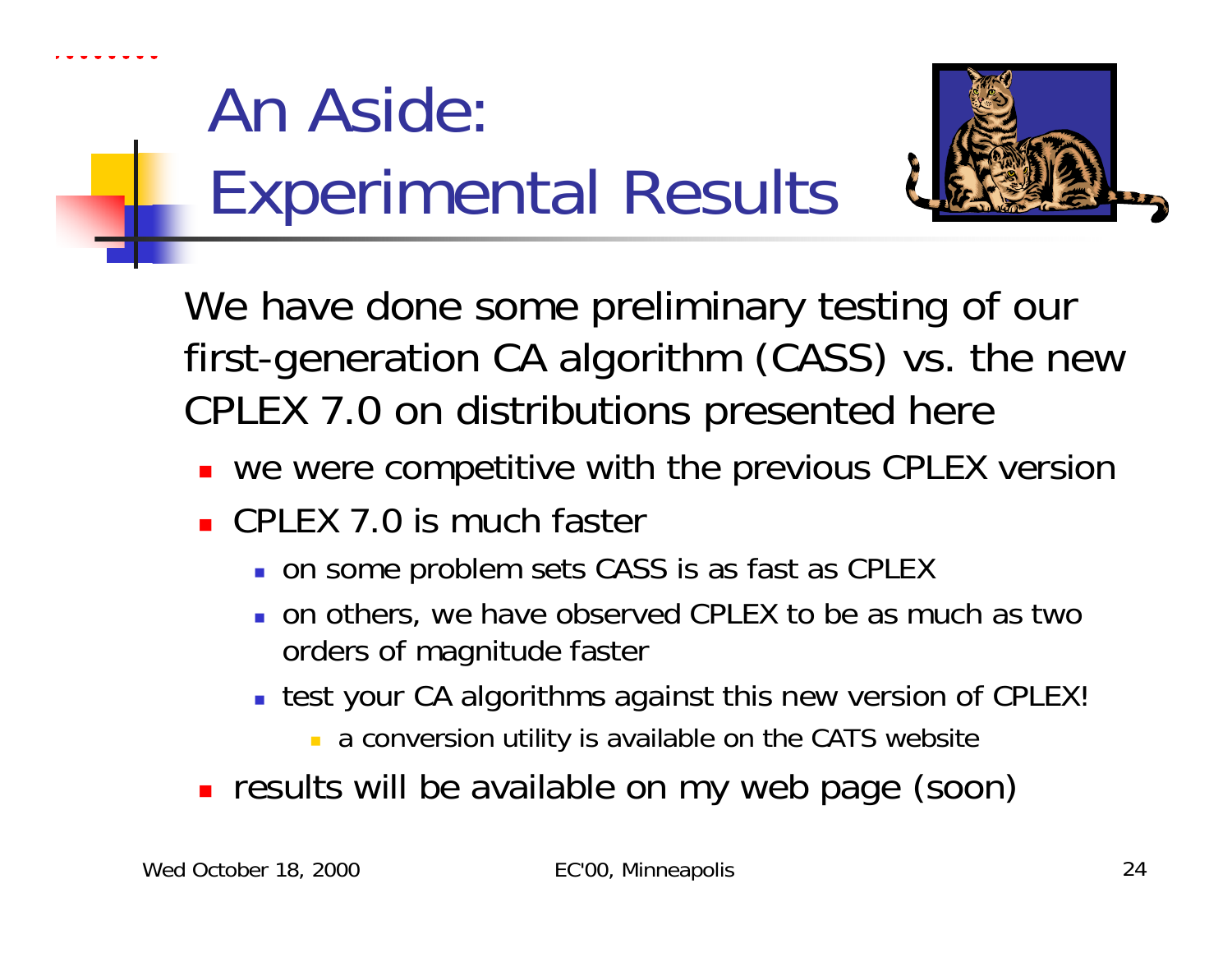





- **Update CATS according to your questions,** criticisms and suggestions for improvement
- **TAC distribution (arbitrary relationships)**
- **Add new multi-unit real-world domains:** 
	- **Democration**, commodity flow (paths in space)
	- **SPECTRUM auctions (proximity in space)**
	- П multi-unit pollution rights (arbitrary relationships)
	- **power generation (temporal scheduling)**